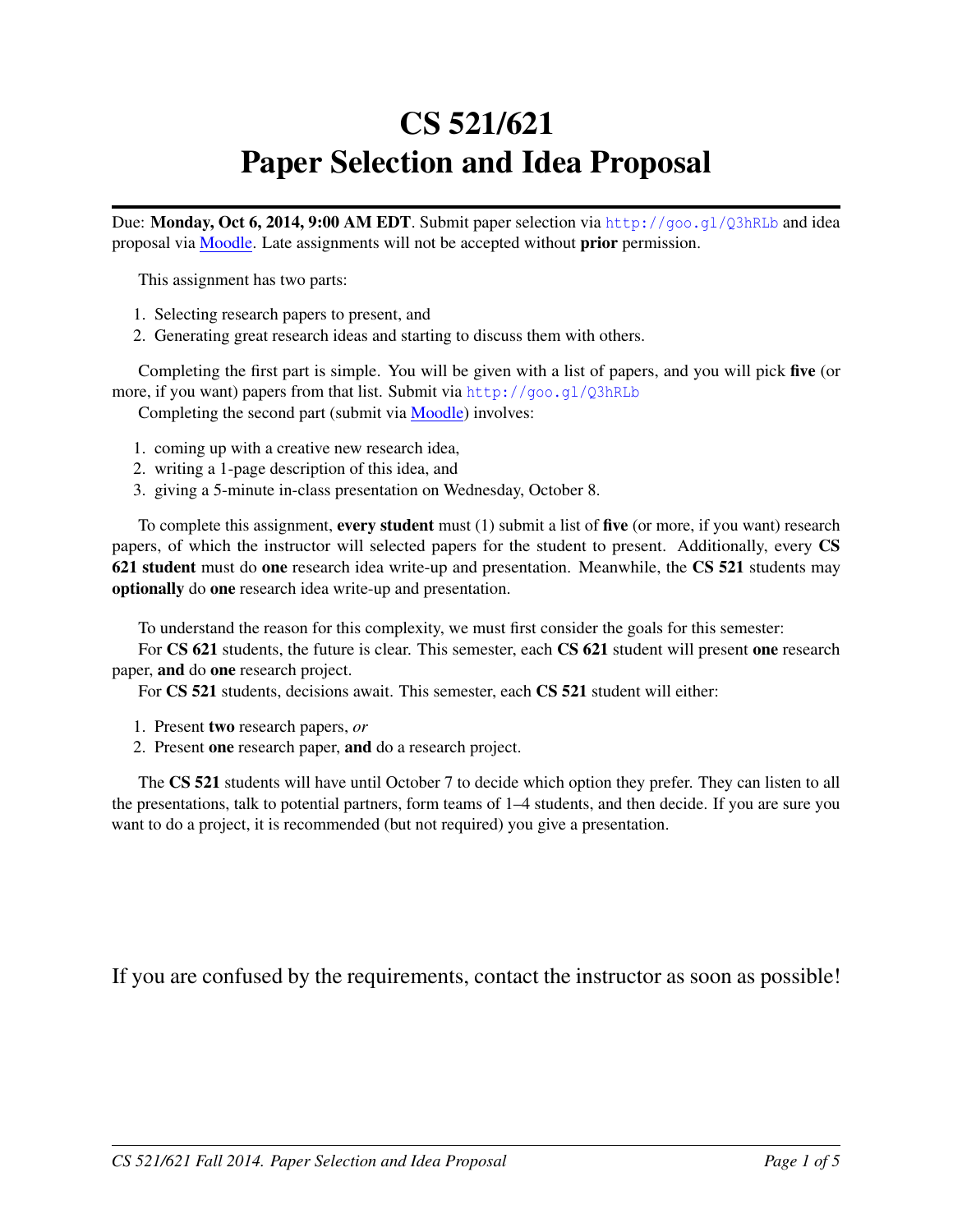### Research paper list

Submission site: <http://goo.gl/Q3hRLb>

Select papers from this list. You must select **at least five** papers. If your interests are broad, you may include more papers on your list, though I will try to assign you papers from your top five choices. (Obviously, if every single student picks the exact same five papers, I won't be able to make everyone happy, and having additional choices may help your cause.)

All paper presentations will be 20 minutes. Most (all, if possible) papers will have two or three students assigned, so you will work with partners for the presentation. All presentations will be during regular class times. The dates on which each paper is presented will be assigned by the instructor (as soon as he knows how many CS 521 students are doing two presentations). *You will be given more guidance later on how to present a paper.*

Choosing the papers can take a bit of time. To make the most well-educated choices, you should take at least a brief look at each paper and read its abstract. Each paper below includes a URL. Some papers are available for free, and others are available for free only to you as UMass students. On campus, the links will just work. If you are off campus, you may access the papers for free by adding .silk.library.umass.edu to the end of the domian. For example, <http://dl.acm.org/citation.cfm?id=2491459> becomes [http:](http://dl.acm.org.silk.library.umass.edu/citation.cfm?id=2491459) [//dl.acm.org.silk.library.umass.edu/citation.cfm?id=2491459](http://dl.acm.org.silk.library.umass.edu/citation.cfm?id=2491459). (Note that the addition does not go to the end of the URL, but rather the end of the domain.) You will be asked to log in (and one time only fill out a survey). Again, submit your selections via <http://goo.gl/Q3hRLb>

List of potential papers:

- 1. Automatic Patch Generation Learned from Human-Written Patches. By Dongsun Kim, Jaechang Nam, Jaewoo Song, and Sunghun Kim. ICSE 2013. http://www.cse.ust.hk/~hunkim/papers/kim-icse2013.pdf
- 2. Automatic Recovery from Runtime Failures. By Antonio Carzaniga, Alessandra Gorla, Andrea Mattavelli, Nicolo Perino, and Mauro Pezze. ICSE 2013. <http://dl.acm.org/citation.cfm?id=2486891>
- 3. SemFix: Program Repair via Semantic Analysis. By Hoang Duong Thien Nguyen, Dawei Qi, Abhik Roychoudhury, and Satish Chandra. ICSE 2013. http://www.comp.nus.edu.sg/~abhik/pdf/ [ICSE13-SEMFIX.pdf](http://www.comp.nus.edu.sg/~abhik/pdf/ICSE13-SEMFIX.pdf)
- 4. Modular and Verified Automatic Program Repair. By Francesco Logozzo and Thomas Ball. OOPSLA 2012. <http://research.microsoft.com/pubs/170385/res0099-logozzo.pdf>
- 5. CodeHint: Dynamic and Interactive Synthesis of Code Snippets. By Joel Galenson, Philip Reames, Rastislav Bodik, Björn Hartmann, and Koushik Sen. ICSE 2014. [https://jgalenson.github.io/](https://jgalenson.github.io/papers/icse2014.pdf) [papers/icse2014.pdf](https://jgalenson.github.io/papers/icse2014.pdf)
- 6. Checking App Behavior Against App Descriptions. By Alessandra Gorla, Ilaria Tavecchia, Florian Gross, and Andreas Zeller. ICSE 2014. <http://www.st.cs.uni-saarland.de/chabada/CHABADA.pdf>
- 7. Finding your way in the testing jungle: A learning approach to web security testing. By Omer Tripp, Omri Weisman, and Lotem Guy. ISSTA 2013. <http://dl.acm.org/citation.cfm?id=2483776>
- 8. Automated testing with targeted event sequence generation. By Casper S. Jensen, Mukul R. Prasad, and Anders Moller. ISSTA 2013. <http://dl.acm.org/citation.cfm?id=2483777>
- 9. Guided Test Generation for Web Applications. By Suresh Thummalapenta, K. Vasanta Lakshmi, Saurabh Sinha, Nishant Sinha, and Satish Chandra. ICSE 2013. [http://dl.acm.org/citation.](http://dl.acm.org/citation.cfm?id=2486810) [cfm?id=2486810](http://dl.acm.org/citation.cfm?id=2486810)
- 10. Are Mutants a Valid Substitute for Real Faults in Software Testing? By Rene Just, Darioush Jalali, Laura Inozemtseva, Michael D. Ernst, Reid Holmes, Gordon Fraser. FSE 2014. [http://homes.cs.](http://homes.cs.washington.edu/~rjust/publ/mutants_real_faults_fse_2014.pdf) washington.edu/~rjust/publ/mutants\_real\_faults\_fse\_2014.pdf
- 11. Coverage Is Not Strongly Correlated with Test Suite Effectiveness. By Laura Inozemtseva and Reid Holmes. ICSE 2014. [http://www.linozemtseva.com/research/2014/icse/coverage/coverage\\_paper.pdf](http://www.linozemtseva.com/research/2014/icse/coverage/coverage_paper.pdf)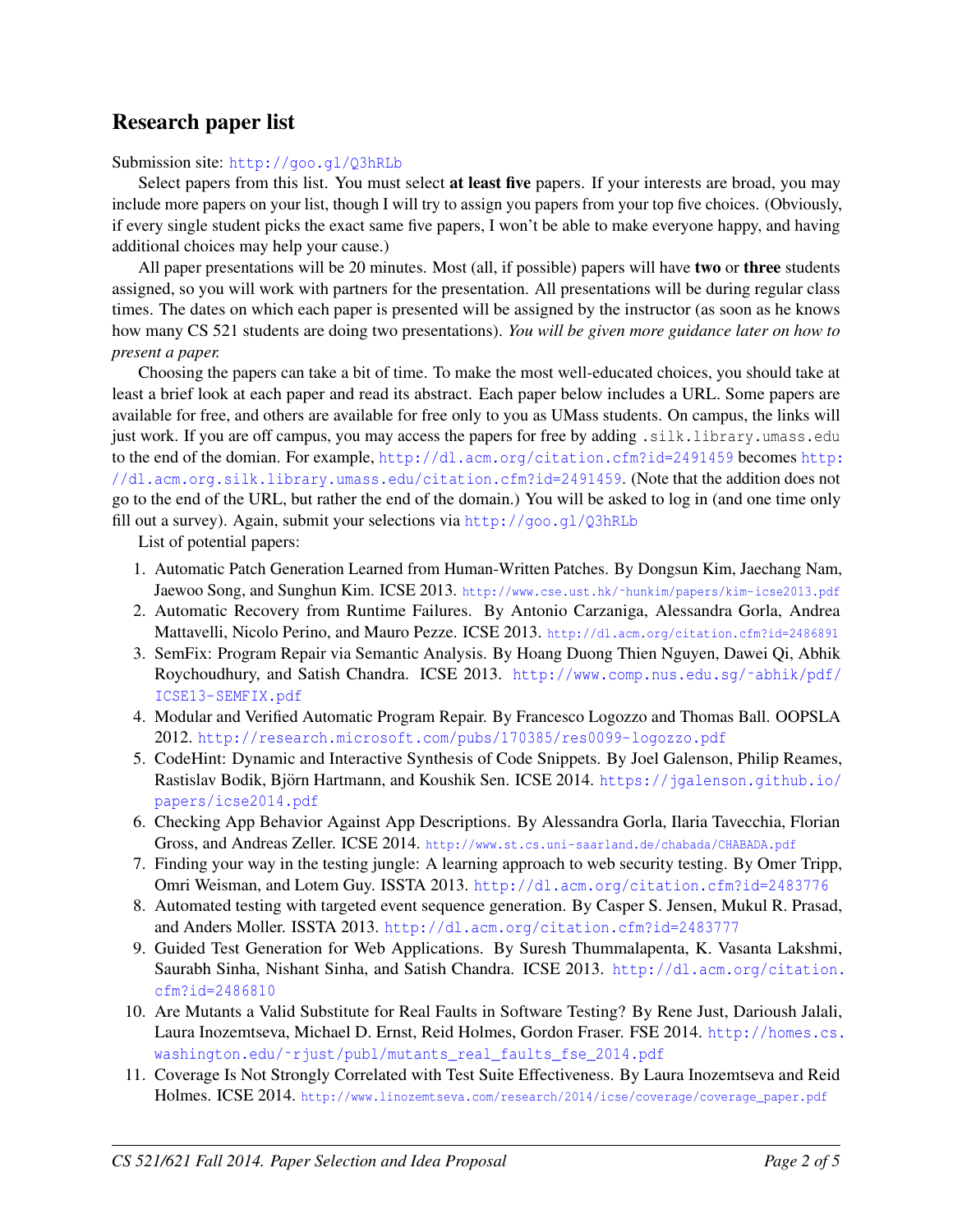- 12. Aluminum: Principled Scenario Exploration through Minimality. By Tim Nelson, Salman Saghafi, Daniel J. Dougherty, Kathi Fisler, and Shriram Krishnamurthi. ICSE 2013. [http://cs.brown.edu/](http://cs.brown.edu/~sk/Publications/Papers/Published/nsfdk-aluminum-scen-expl-min/paper.pdf) [˜sk/Publications/Papers/Published/nsfdk-aluminum-scen-expl-min/paper.pdf](http://cs.brown.edu/~sk/Publications/Papers/Published/nsfdk-aluminum-scen-expl-min/paper.pdf)
- 13. Interaction-Based Test-Suite Minimization. By Dale Blue, Itai Segall, Rachel Tzoref-Brill, and Aviad Zlotnick. ICSE 2013. [http://researcher.watson.ibm.com/researcher/files/il-RACHELT/](http://researcher.watson.ibm.com/researcher/files/il-RACHELT/icse13main-p118-p-15780-preprint.pdf) [icse13main-p118-p-15780-preprint.pdf](http://researcher.watson.ibm.com/researcher/files/il-RACHELT/icse13main-p118-p-15780-preprint.pdf)
- 14. Termination Proofs from Tests. By Aditya V. Nori and Rahul Sharma. FSE 2013. [http://research.](http://research.microsoft.com/pubs/193427/final-version.pdf) [microsoft.com/pubs/193427/final-version.pdf](http://research.microsoft.com/pubs/193427/final-version.pdf)
- 15. Enhancing Symbolic Execution with Veritesting. By Thanassis Avgerinos, Alexandre Rebert, Sang Kil Cha, and David Brumley. ICSE 2014. http://users.ece.cmu.edu/~aavgerin/papers/ [veritesting-icse-2014.pdf](http://users.ece.cmu.edu/~aavgerin/papers/veritesting-icse-2014.pdf)
- 16. RefaFlex: Safer Refactorings for Reflective Java Programs. By Andreas Thies and Eric Bodden. ISSTA 2012. <http://www.bodden.de/pubs/tb12refaflex.pdf>
- 17. Refactoring with Synthesis. By Veselin Raychev, Max Schafer, Manu Sridharan, and Martin Vechev. OOPSLA 2013. <http://researcher.watson.ibm.com/researcher/files/us-msridhar/OOPSLA13Refactoring.pdf>
- 18. Drag-and-Drop Refactoring: Intuitive and Efficient Program Transformation. By Yun Young Lee, Nicholas Chen, and Ralph E. Johnson. ICSE 2013. [http://www.ideals.illinois.edu/bitstream/](http://www.ideals.illinois.edu/bitstream/handle/2142/33793/DNDRefactoring.pdf) [handle/2142/33793/DNDRefactoring.pdf](http://www.ideals.illinois.edu/bitstream/handle/2142/33793/DNDRefactoring.pdf)
- 19. Making Offline Analyses Continuous. By Kvanç Muşlu, Yuriy Brun, Michael D. Ernst, and David Notkin. FSE 2013. [http://cs.umass.edu/˜brun/pubs/pubs/Muslu13fse.pdf](http://cs.umass.edu/~brun/pubs/pubs/Muslu13fse.pdf)
- 20. SPLat: Lightweight dynamic analysis for reducing combinatorics in testing configurable systems. By Chang Hwan Peter Kim, Darko Marinov, Sarfraz Khurshid, Don Batory, Sabrina Souto, Paulo Barros, and Marcelo D'Amorim. FSE 2013. <http://dl.acm.org/citation.cfm?id=2491459>
- 21. Automated Diagnosis of Software Configuration Errors. By Sai Zhang and Michael D. Ernst. ICSE 2013. [http://homes.cs.washington.edu/˜szhang/pdf/confdiagnoser-icse13-zhang.pdf](http://homes.cs.washington.edu/~szhang/pdf/confdiagnoser-icse13-zhang.pdf)
- 22. Using likely invariants for automated software fault localization. By Swarup Kumar Sahoo, John Criswell, Chase Geigle, and Vikram Adve. ASPLOS 2013. <http://dl.acm.org/citation.cfm?id=2451131>
- 23. Injecting Mechanical Faults to Localize Developer Faults for Evolving Software. By Lingming Zhang, Lu Zhang, and Sarfraz Khurshid. OOPSLA 2013. [http://sei.pku.edu.cn/˜zhanglu/Download/](http://sei.pku.edu.cn/~zhanglu/Download/OOPSLA13.pdf) [OOPSLA13.pdf](http://sei.pku.edu.cn/~zhanglu/Download/OOPSLA13.pdf)
- 24. Automated Memory Leak Detection for Production Use. By Changhee Jung, Sangho Lee, Easwaran Raman, and Santosh Pande. ICSE 2014. <http://dl.acm.org/citation.cfm?id=2568311>
- 25. Automatic Detection of Floating-Point Exceptions. By Earl T. Barr, Thanh Vo Vu Le, and Zhendong Su. POPL 2013. <http://dl.acm.org/citation.cfm?id=2429133>
- 26. Be Conservative: Enhancing Failure Diagnosis with Proactive Logging. By Ding Yuan, Soyeon Park, Peng Huang, Yang Liu, Michael M. Lee, Xiaoming Tang, Yuanyuan Zhou, and Stefan Savage. OSDI 2012. <http://opera.ucsd.edu/paper/osdi12-errlog.pdf>
- 27. Cassandra: Proactive Conflict Minimization through Optimized Task Scheduling. By Bakhtiar Khan Kasi and Anita Sarma. ICSE 2013. <http://dl.acm.org/citation.cfm?id=2486884>
- 28. Data Clone Detection and Visualization in Spreadsheets. By Felienne Hermans, Ben Sedee, Martin Pinzger, and Arie van Deursen. ICSE 2013. <http://dl.acm.org/citation.cfm?id=2486827>
- 29. Sample Size vs. Bias in Defect Prediction. By Foyzur Rahman, Daryl Posnett, Israel Herraiz, and Premkumar Devanbu. FSE 2013. <http://dl.acm.org/citation.cfm?id=2491411.2491418>
- 30. Will You Still Compile Me Tomorrow? Static Cross-Version Compiler Validation. By Chris Hawblitzel, Shuvendu Lahiri, Kshama Pawar, Hammad Hashmi, Sedar Gokbulut, Lakshan Fernando, Dave Detlefs, and Scott Wadsworth. FSE 2013. <http://dl.acm.org/citation.cfm?id=2491442>
- 31. Averroes: Whole-Program Analysis without the Whole Program. By Karim Ali, and Ondrej Lhotak. ECOOP 2013. [http://plg.uwaterloo.ca/˜olhotak/pubs/ecoop13.pdf](http://plg.uwaterloo.ca/~olhotak/pubs/ecoop13.pdf)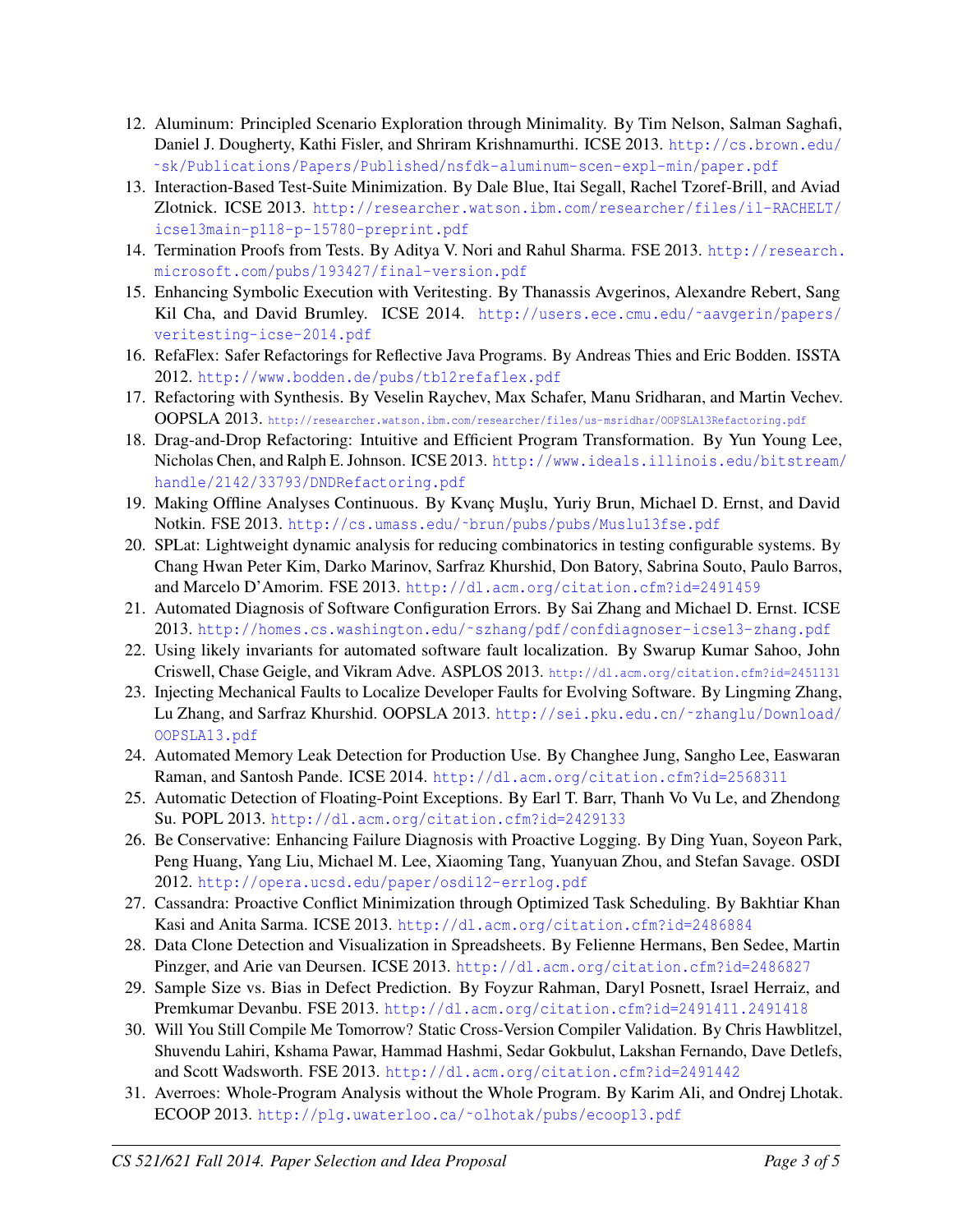# Research idea write-up and presentation

This part of the assignment consists of:

- 1. An up to 1-page write-up describing your research idea.
- 2. A 5-minute presentation, given in class on Wednesday, October 8.

#### **Overview**

Your primary job in this part of the assignment is twofold:

- 1. To describe your proposed research goal so that people understand what it is and why it is valuable. This must include a *research question* you will try to answer.
- 2. To describe how you will accomplish your research goal and how you will evaluate it so that it is clear how a team of up to four students can answer the research question in approximately 10 weeks.

You will present your idea to the class. Everyone will then have the opportunity to review the presentations and form groups of up to four students to actually explore the research idea! These groups may be made up for CS 521 or CS 621 students. Any mix is OK.

One of the purposes of identifying the research idea is to find an area of software engineering research that is interesting to you. The idea will evolve over time, especially as you read the related work. While this initial idea may differ significantly from the final research question you tackle, the initial idea will serve an important role in focusing you on a particular area of software engineering.

## <span id="page-3-0"></span>**Deliverables**

Everyone must submit:

• An ordered list of at least five papers from the above list. Submit here: <http://goo.gl/Q3hRLb>

Every CS 621, and, optionally, any CS 521 student must submit:

- An up to 1-page description of the research idea, in a .pdf, uploaded to [Moodle.](https://moodle.umass.edu/course/view.php?id=17268) Don't forget to put your name on it.
- A digital presentation (keynote, powerpoint, or pdf) also uploaded to [Moodle.](https://moodle.umass.edu/course/view.php?id=17268) Don't forget to put your name on it.
- An in-class presentation. The delivery should take a maximum of 5 minutes. You will be cut off after 5 minutes! Prepare and rehearse your presentation.